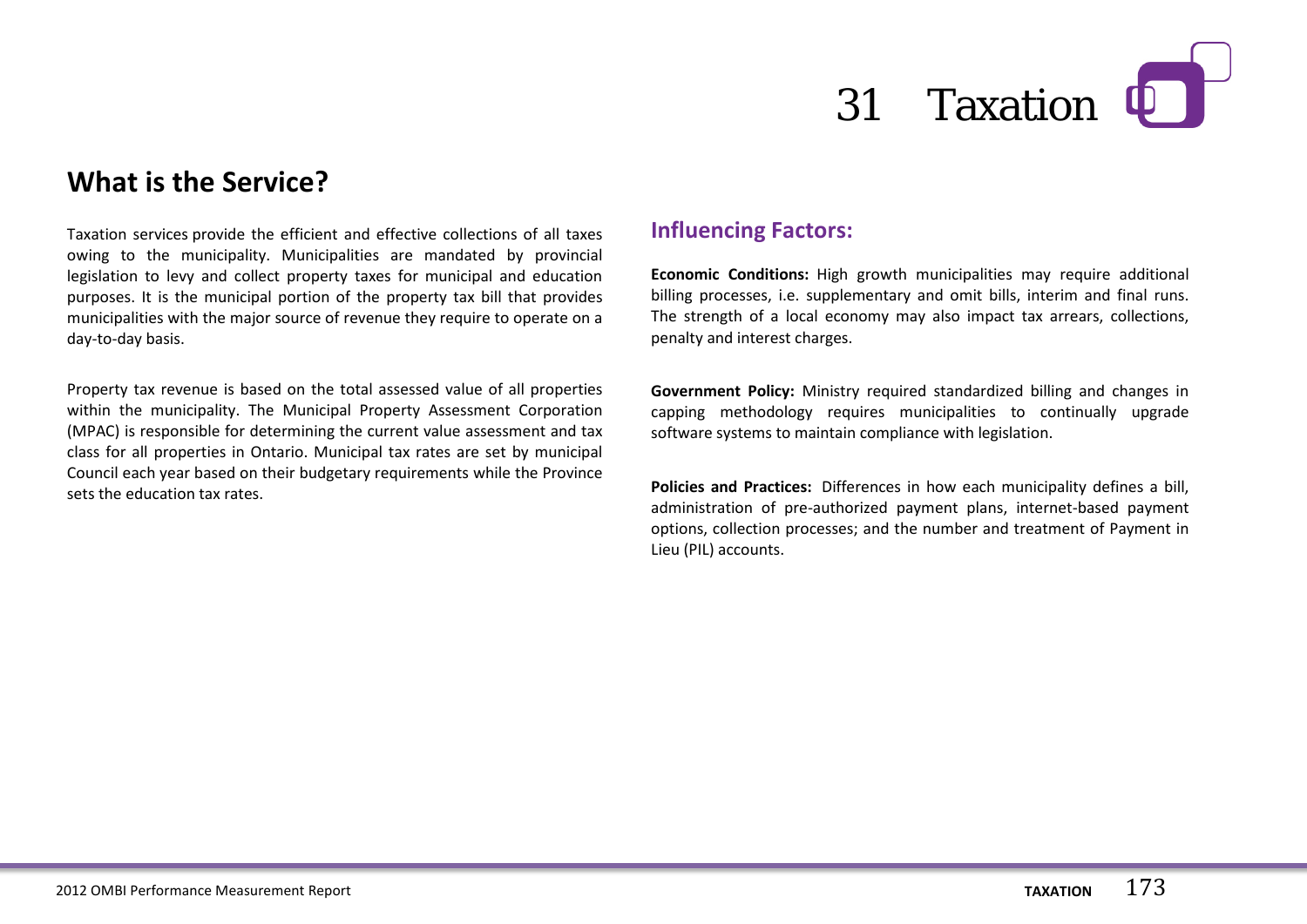## **Taxation**

#### **What percent of your property tax bill goes to the municipality?**

*Fig 31.1 Municipal Taxes as a Percent of the Tax Levy (All Classes)*



*Source: TXRS111 (Community Impact)*

*Note: Business Tax revenue is included for Calgary and Winnipeg.*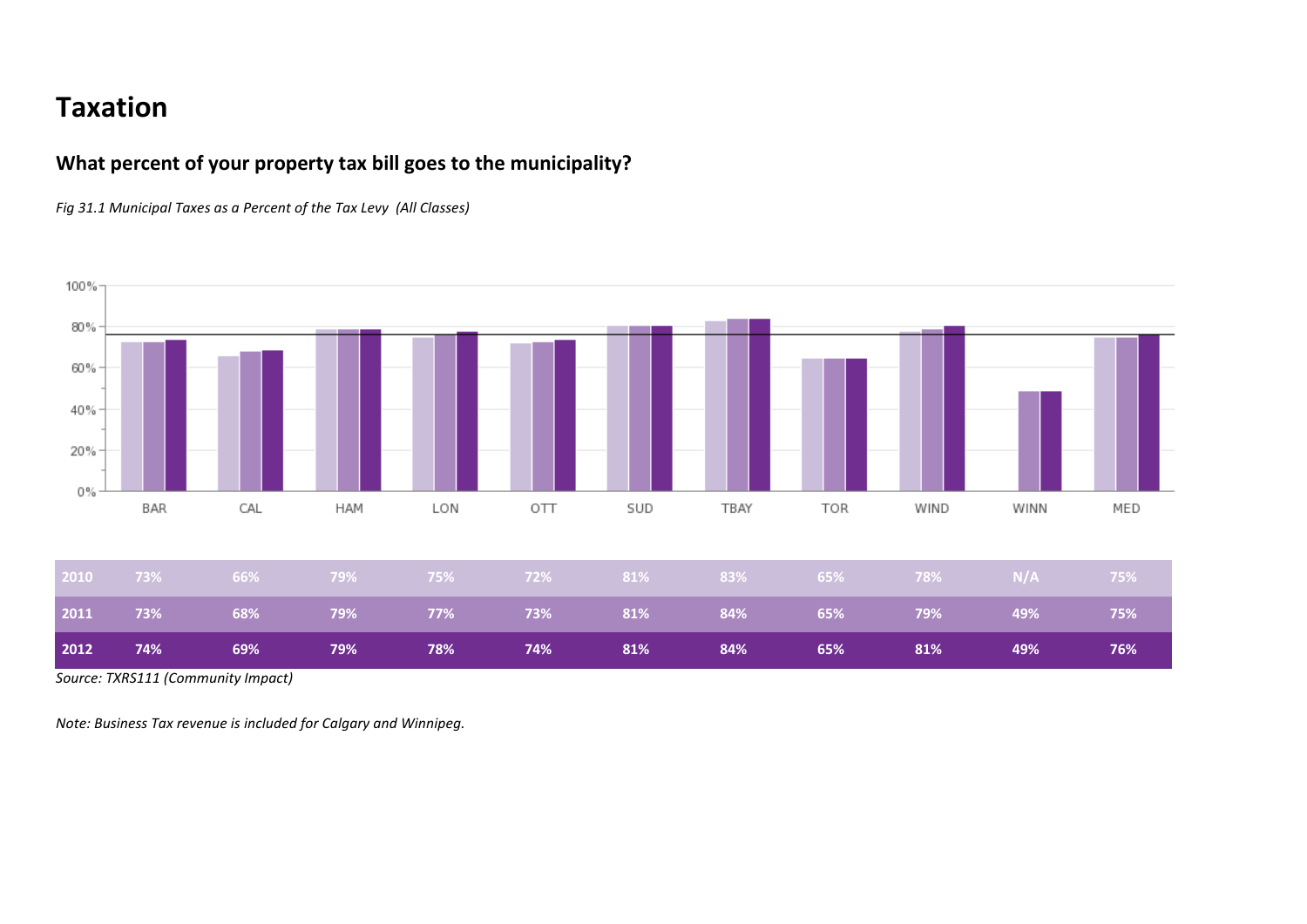#### **What percent of current year's tax dollars is outstanding?**





*Source: TXRS135 (Community Impact)*

Comment: A municipality showing a small percentage indicates that the majority of taxes billed have been collected. High growth municipalities may require additional billing processes i.e. supplementary and omit bills, interim and final bill runs. The strength of a local economy may also impact tax arrears, collections and penalty and interest charges.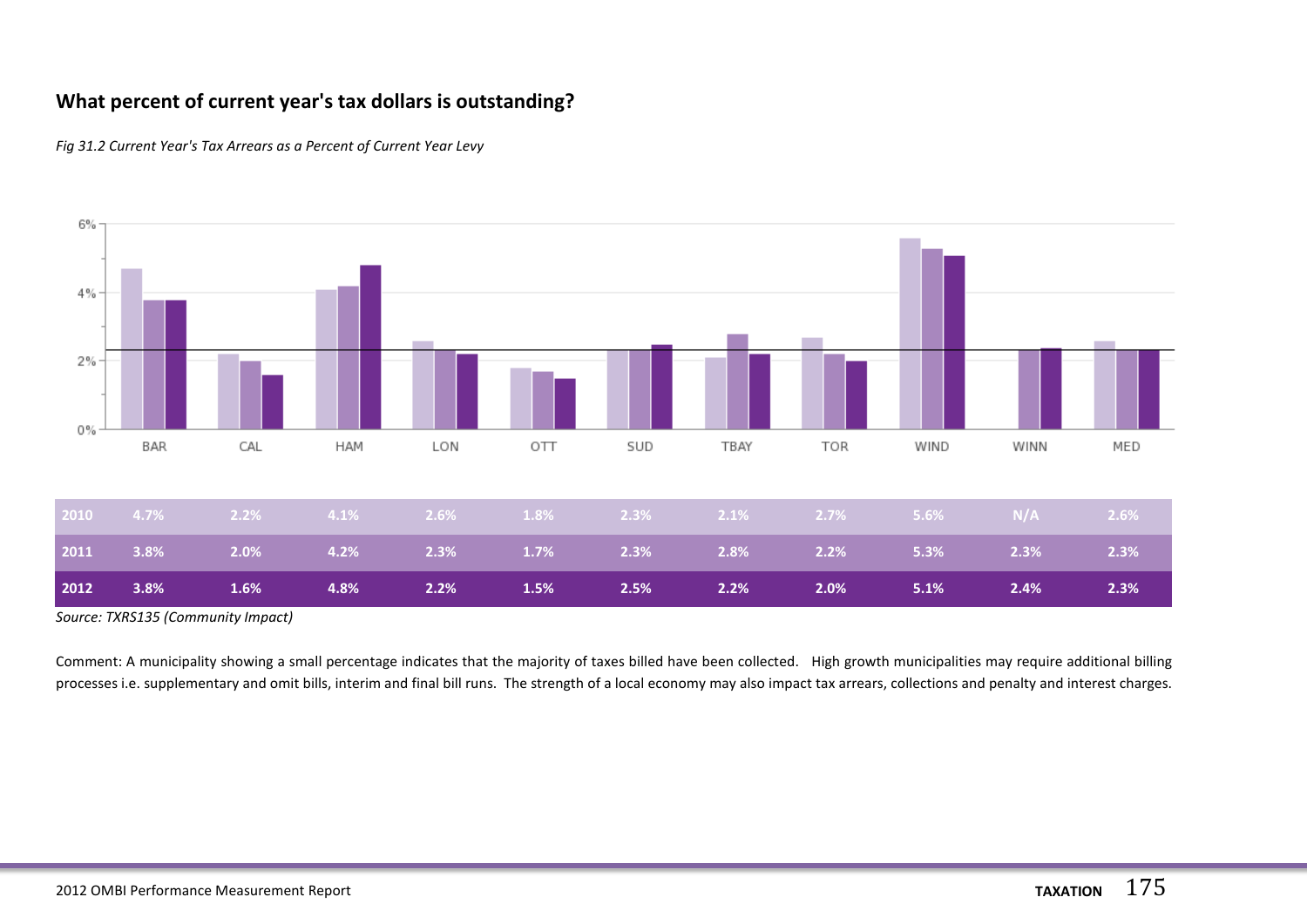#### **How much does it cost to maintain a tax account?**



*Fig 31.3 Operating Cost to Maintain Taxation Accounts per Account Serviced*

*Source: TXRS310 (Efficiency)*

Comment: Costs related to the preparation and mailing of all billings, including interim, final and supplementary bills, payment processing and collection, are included in this calculation. Results may be impacted by the number of user fees a municipality administers and the extent to which processes are automated.